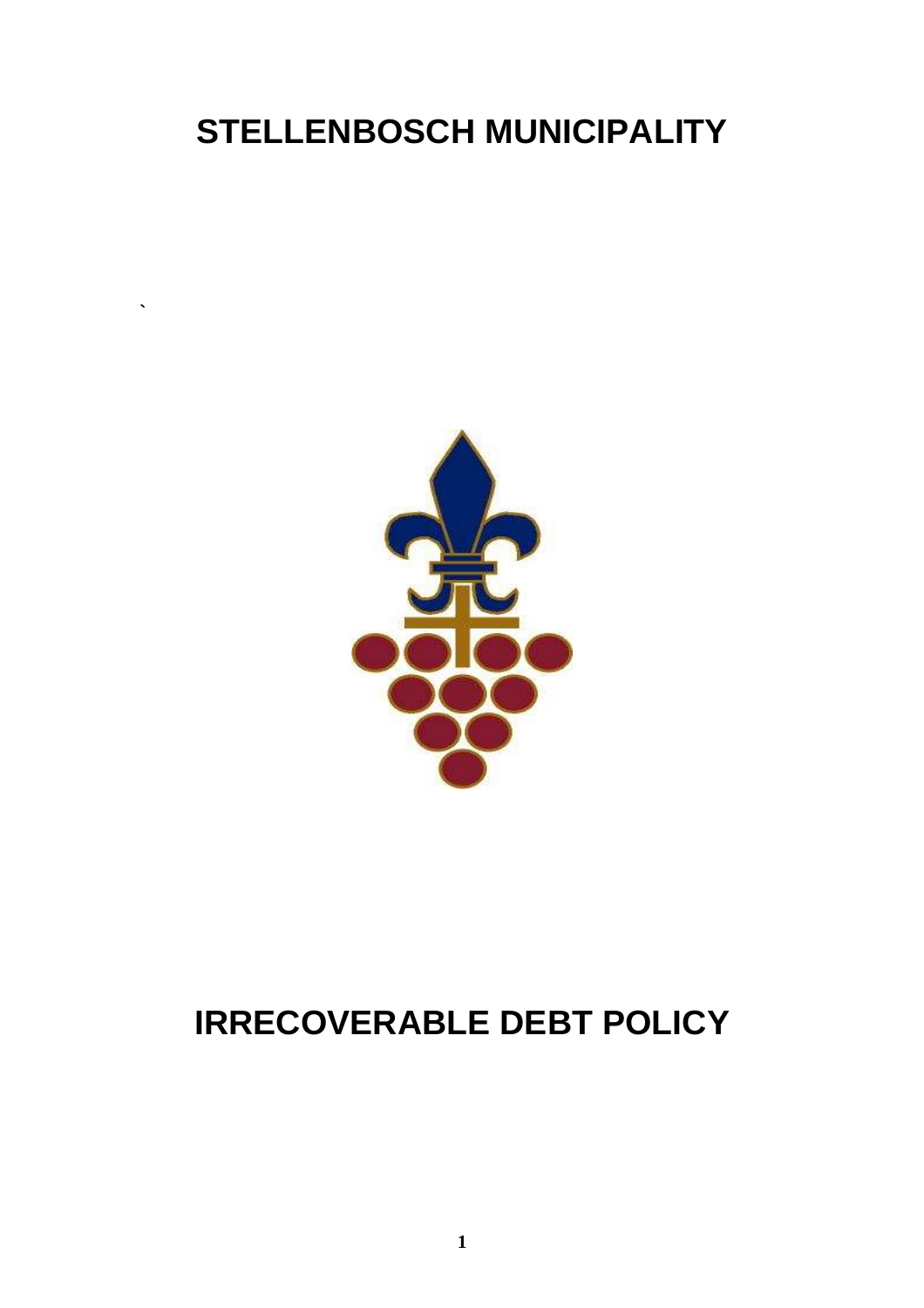# **INDEX**

| 1. Preamble                                                 | 3 |
|-------------------------------------------------------------|---|
| 2. Debt associated with property ownership (rates accounts) | 3 |
| 3. Metered services Debt                                    | 3 |
| 4. Sundry Debt/ Direct Income                               | 3 |
| 5. Requirements before writing off debt                     | 4 |
| 6. Other cases                                              | 4 |
| 7. Indigent households                                      | 4 |
| 8. Bad Debt Recovered                                       | 4 |
| 9. Amounts up to R 5 000 and above R 5 000                  | 4 |
| 10. Provision for irrecoverable debt                        | 5 |
| <b>11. Meritorious cases</b>                                | 5 |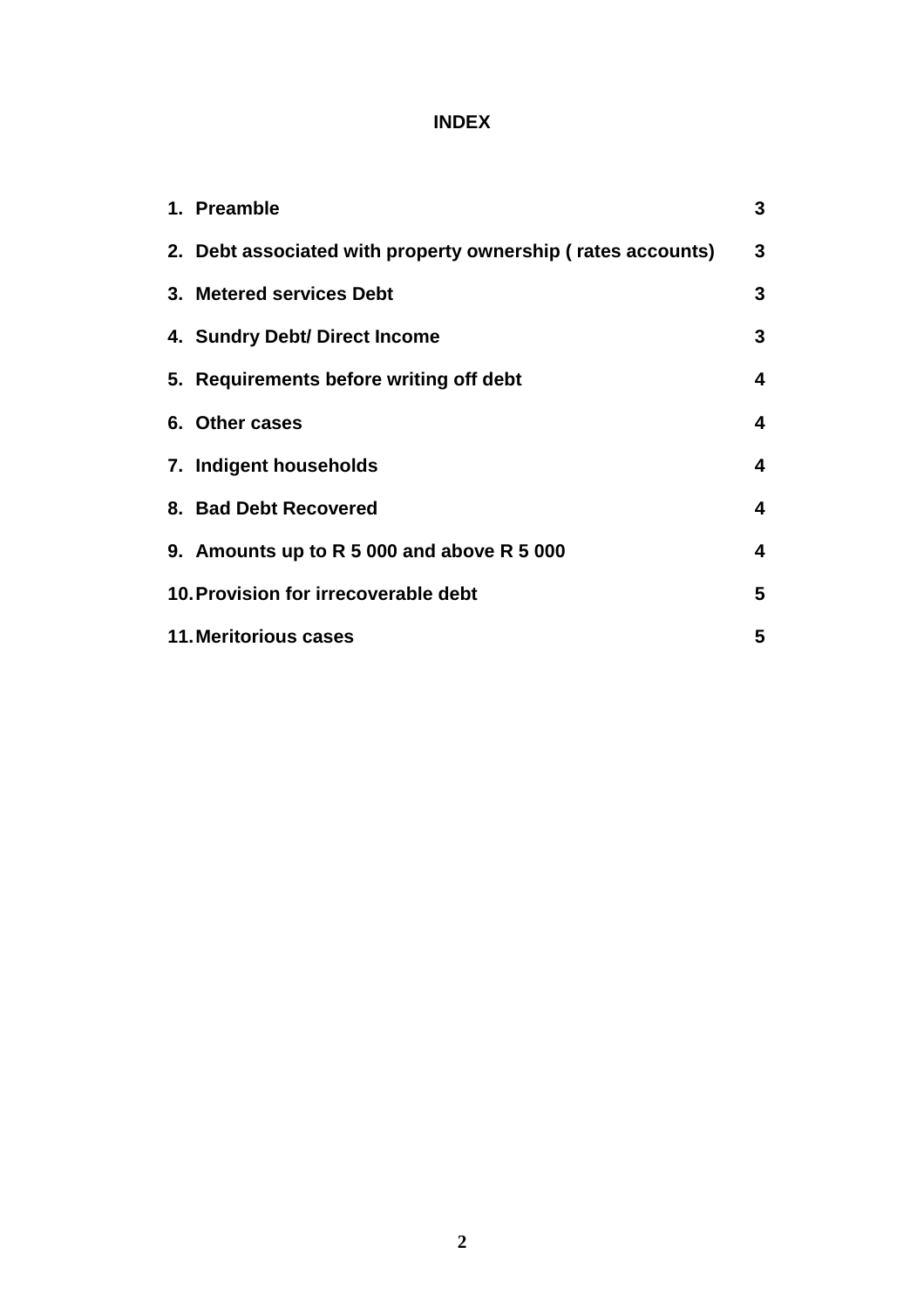# **IRRECOVERABLE DEBT POLICY**

#### **1. Preamble**

The Stellenbosch Municipal Council accepts and acknowledges its Constitutional duties and mandate towards the community/consumers of WC024.

Council further acknowledges that in order to deliver services in a sustainable manner, that same be managed in terms of Councils Debt Collection and Credit Control Policy having due regard of it's limited financial resources and the need to manage cash flows.

Council therefore are very aware of its duty to prepare financial statements that gives a true reflection of the financial position for a given period.

#### **2. Debt associated with property ownership ( rates accounts)**

Debt raised for assessment rates and for the rendering of services such as refuse removal, sewerage and electricity and water availability fees/ charges, will not be written off, except in cases where a property is disposed of in a liquidation process and the proceeds do not cover the outstanding debt.

# **3. Metered services Debt**

Debt owed to Council resulting from consumed metered services, i.e water and electricity consumption will only be regarded as irrecoverable in the following instances:

- In the event that the consumer/s is untraceable
- If the debt has prescribed
- Insolvent estates

# **4. Sundry Debt/ Direct Income**

Debt owed to Council arising from auxiliary services rendered by Council or its agent will be regarded as irrecoverable in the following instances:

- In the event that the debtor is untraceable
- If the debt has prescribed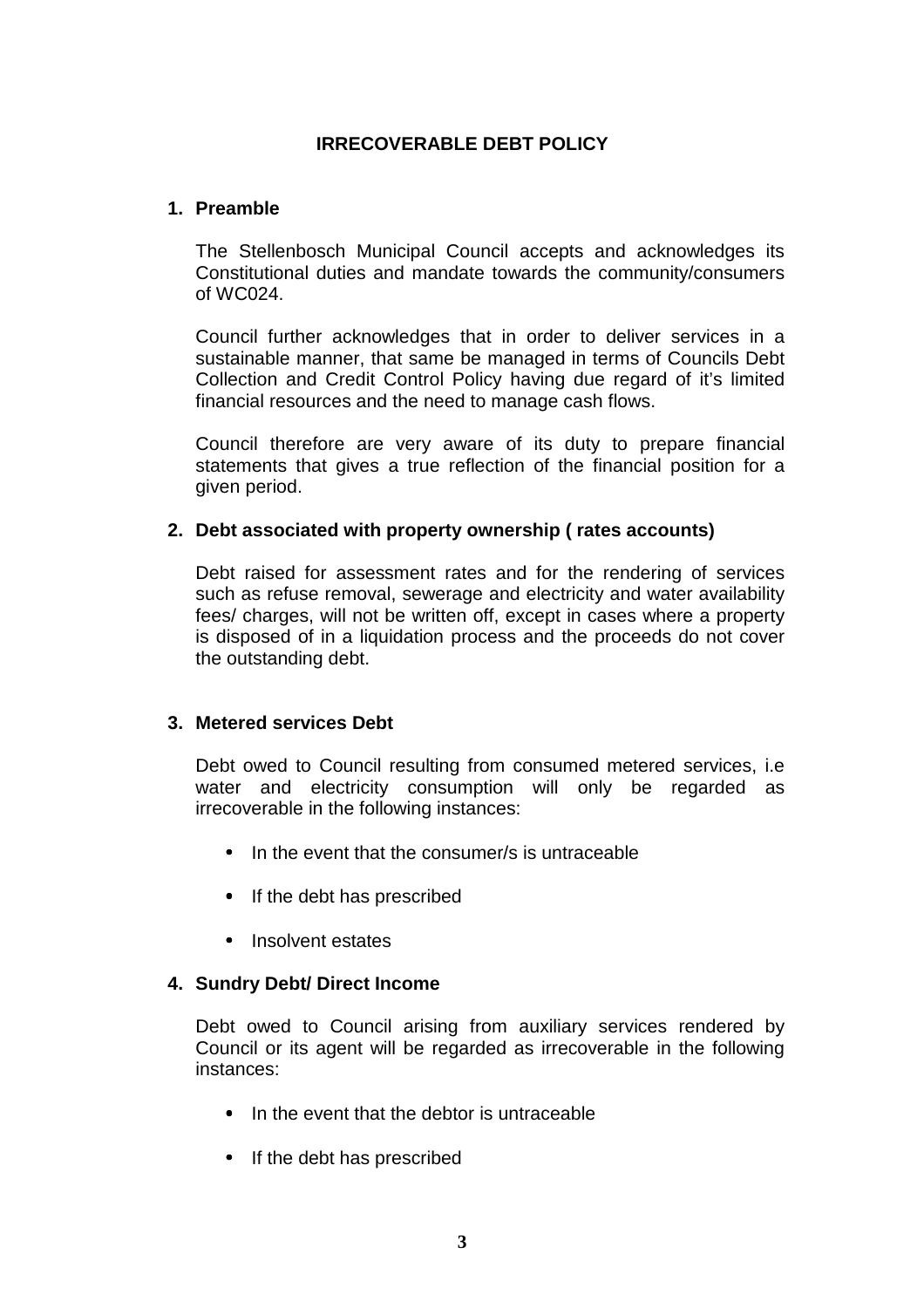• Insolvent estates

# **5. Requirements before writing off debt**

Before any debt can be considered for writing-off, all applicable actions as contained in the approved Credit Control and Debt Collection Policy of Council must have been executed/ implemented. However, in special cases where the requirements in terms of Council's Credit Control and Debt Collection Policy are impractical, the administration must motivate which other remedies were applied or actioned.

# **6. Other cases**

The allocation of stands and or houses (low cost) with State associated funds by the applicable directorate, has in some instances resulted in debt being raised and carried on Council's financial system in the name of the intended beneficiary as per Council's records, but who never took occupation of the property for one or more of the reasons that follows herein after or for a dispute that arose and can reasonably be motivated by the applicable Director or his/her delegated official.

- Occupation taken by illegal occupants
- Failure to have informed the intended beneficiary
- Alteration of allocation not effected in council's records

# **7. Indigent households**

 The irrecoverable debt of registered indigent consumers will be written off on a bi- annual basis by Council subject to the requirements in the Indigent policy.

# **8. Bad Debt Recovered**

Bad debt recovered after having been written off by Council will be treated in terms of council's Accounting Policy

# **9. Amounts up to R 5 000 and above R 5 000**

The writing off of debt above five thousand rand (R5 000) will be effected after council approval and the writing off of debt amounting to five thousand rand (R5 000) and below will be effected after motivation and approval by the Chief Financial Officer or his delegee.

R 0 – R 5 000.00 Chief Financial Officer